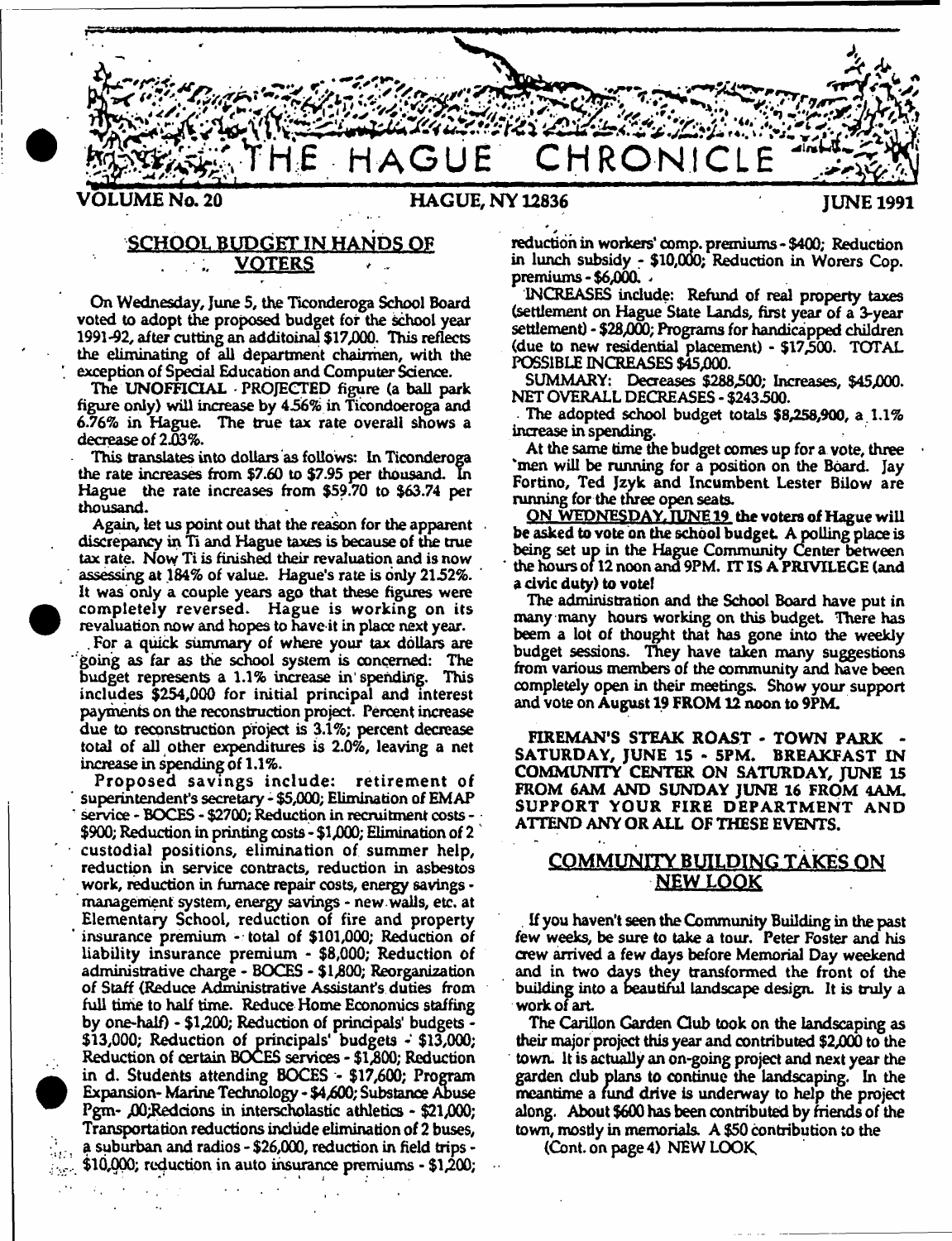# **HAGUE SENIOR CITIZENS CLUB**

The next regular meeting of The Hague Senior Citizens Club will be held on Tuesday, June 25 at 1:30PM at the Community Center. A1 Van Sleet will show his video on the 1991 bird banding expedition. This is always educational and often amusing, so do plan to attend.

Prior to the meeting we will car pool a trip to the Bolton Landing Meal Site. Please register by JUNE 19TH by catling Bertha or Diane at 543-6161. Meet at the Community Center parking lot at 11:25AM.

We want to thank all of the Seniors who answered the plea to attend the Site luncheon on June 6. There is considerable consideration being given by governmental powers to the closing of these meal sites. The folks at Bolton Landing have always been most gracious in welcoming us, and they dish up a better-than-average meal of this type. We strongly urge you to continue to support the Bolton Meal Site by attending even when we don't have trips planned for it. One or two may drop in at the Site without prior notification, but more than that should call a few days in advance. The phone number is 1-644-2368. (Jot this number down beside your phone for future reference.)

Plans for the July 23 picnic are being made. Give thought as to what you'd like to contribute in the way of food when the sign-up sheet is being passed around.

Items for the Seniors' Newsletter IN PRAISE OF AGE, currently edited by Mildred Stockholm and Ethel Andrus, are being solicited... ewa

# **CUB SCOUT PACK 21 NEWS** Karen Costello

On Saturday June 1 five brave Webelos journeyed into SpringhiU Pond with their courageous leaders, two dads and two friends. Since food is number one on most 10 year olds' camping lists, the load was mighty heavy going in. Accounts of the bug status (a popular topic in the Adirondacks) varied from "not too bad" to "gruesome". At the end of the long hike, camp was pitched and the fun commenced. The fellows swam, fished (no bites), ate, roasted marshmallows, explored, ate some more. Wildlife was scarce but some early risers spotted a loon, a Scout and his dad viewed a school of fish jumping, and a nice big doe ushered the troops from the forest. Thor Gautreau excalimed, "I could have stayed a lot longer just sitting on the big rock watching the view of the pond." Good planning and direction by Shelley and Tim Gatreau led to a very memorable experience for the Scouts of Den #2.

An end of the year pack picnic is being planned and advancements will be awarded to those who have progressed in ranks and achievements.

Bottles and cans continue to be collected at the landfill. Den #3 is in charge through July 13. Thanks for your support!

PEACE FLOURISHES WHEN REASON *fKZWES.*

# **HAGUE SUMMER ENTERTAINMENT** PROGRAM Kathy Santaniello

Hague residents and visitors should save thei? Thursday nights in July and August for weekly square dances at the Community Center with the ever-popular Stan Burdick, who has been calling for many years worldwide, and also during the summers at Silver Bay Association. Last year's dances drew wonderful crowds of folks who seemed to enjoy it all immensely, whether they were veterans or novices, young or old, so we hope this year's turnout will be as encouraging. Stan is an outstanding and patient teacher, so don't hesitate to come even if you have never square danced before.

The dances will run from 7:30PM to 930PM on the following Thursdays: July 11,18,25, August 1,8 and 15. There is a possibility that one of the August dances will be re-scheduled if it falls on the opening night of the Emps' show at Silver Bay, but otherwise, the schedule is fairly firm.

On Wednesday, July 24 at 7:30PM, the Silver Bay Association String Quartet will hold a recital at the Community Center. This year we decided to change settings, largely due to the inconvenience of pesky bugs, uncertain weather and annoying road noise at the Park, although the outdoors atmosphere has been quite inspirational.

The Entertainment Program is made possible in part by the Hague Chamber of Commerce, the Town of Hague, and public funds from the New York State Council on Arts and Warren County, NY.

We hope you will enjoy this summer's offerings.

#### **HAGUE MUSEUM**

Clifton West, Town Historian

The Hague Museum, located in the Hague Community Center received the following artifacts from its friends:

Ice creepers, butter skimmer (Marian Shoemaker); old farm tools (Dayton Dunkley family); album of pictures taken on the West Farm before 1907 (Betty Densmore); book TALES OF WITT COOK by Arthur Carr (Alfred Stanley); picture of an ancient log house in Hague, dated 1854 (William Houck of Horicon); picture of Col. W. D. Mann and Mrs. Harry Watrous at the dedication of the Hague bridge (Betty Decker),

The museum is beginning to have quite a good collection, thanks to the generous donations which we have received. So stop in when you have a few minutes. We think you will enjoy it!

# **TLFARMERS' MARKET TO BEGIN SOON**

The Adirondack Farm Market Coop Inc. in cooperation with the Ti Chamber of Commerce and Ti Business Assoc. will sponsor a Farmers' Market in Ticonderoga from 9AM to 1PM each Saturday in back of Norstar Bani beginning in mid-June. The market will be open to backyard gardeners as well as farmers. Baked goods, maple syrup jams and jelly and eggs will be sold.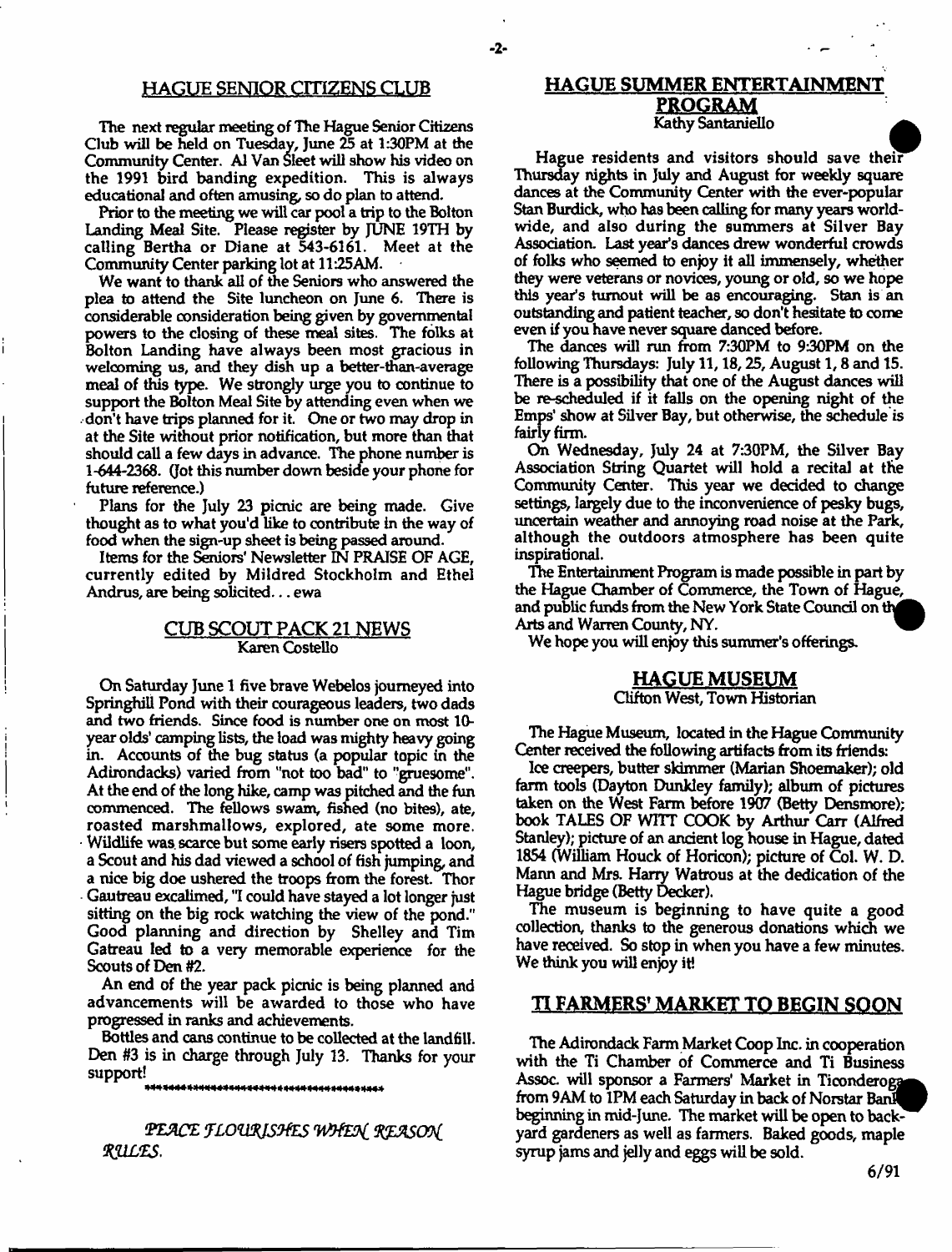# **ZONING BOARD OF APPEALS . 5/23/91 HAGUE TOWN BOARD . 6/11/91**

The Zoning Board moved to grant the area variance as requested by the Santaniellos to allow for a minor subdivision.

On the Ward's request to allow a variance to construct a 6 foot fence along the property line between his marina storage facility and the Busy Bee Trailer Park, the Board moved to grant a 2-foot height variance for constructing this fence.

The Board discussed the agendas for upcoming NYFF seminars. Mr. Breitenbach requested that anyone interested in attending please notify him as soon as possible.

Meeting was adjourned at 8:10PM.

# **HAGUE PLANNING BOARD - 6/6/91**

The public hearing on the Santaniello minor subdivision which had been scheduled for 6/6/91 was re-scheduled for 7/11/91 at 7:00PM. The delay was due to the fact that the required public notice had not been advertised at least 5 days before such hearing.

A statement was read from H. Wayne Judge, Esq. addressing the Board's concern over creating a lot without road frontage as proposed by Dorothy Engler. Attorney Judge confirmed Mrs. Engler's intent to convey the 32+ acre parcel to the state of NY which presently owns contiguous lands in the area known as Roger's Rode State Campsite. A public hearing was scheduled for the proposed 2-lot subdivision on July 11 at 7:10PM.

A site review was scheduled for William Icke's proposal to add a 12'x20' addition to his Pine Cove residence.

A site review was scheduled for Robert Katzman's proposal to subdivide lot 72 (formerly the recreation building) of Aready Commons into a 1.1 Ac. building lot. The balance of Lot 72 would be added to lands owned by the Arcady Bay Homeowners' Association and would provide a 50' x 240' access to the 30' x 270' lakeshore area where the rental boat docks are located. A public hearing on the proposal was scheduled for July 11 at 7:20PM.

The application of Judith Doran to add a  $12^{\circ} \times 20^{\circ}$ addition to an existing residence that would encroach on the required 10\* side lot set back was tabled because applicant failed to submit sufficient information to the Board.

The Board held a discussion on possible ways to resolve illegally created lots. The New York State Planning Federation is to be contacted for any information or assistance that they may be able to provide concerning these lots.

Alison Craig withdrew her decision to resign from the Planning Board.

The Planning Board held a special meeting of 5/23//91 and went into Executive Session at 732PM to discuss personnel matters. The Executive Session closed at 8:25PM. A brief discussion was held concerning upcoming area-wide workshops for Planning & Zoning Board members. The special meeting closed at 8:28PM.

At the well-attended June 11 town board meeting, Supervisor Bolton announced New York State's intention to start reconstruction on the Rt 9N-Rt, 8 intersection in Hague. Work is scheduled to start in April 1992. This project had been planned for 1995 but Bolton was able to convince the state engineerrs to start early. A sketch of the finished project can be viewed in the supervisor's office. Thinking ahead, the supervisor has asked for tubes to be placed at future sewer and water lines and has been assured these are included.

In other business:

1. Staff from Division of Equalization and Assessment will meet with our assessor and the town board on July 16 to discuss the revaluation. On Friday, July 26, 1991 at 7PM a reval. informational meeting for the general public will be held.

2. A report entitled "The Actual Costs of Solid Waste Management: Rising Impact on New York State Towns" was received from Association of Towns. This report ws the result of the findings of a questionnaire mailed to 932 N.Y. State supervisors.

3. Letter from N.Y. State Revolving Fund for water pollution control listing three items that must be included in request for inclusion in the 1992 Intended Use Flan. This amounts to about 3 million dollars and we will have the only plant of its kind in the state. Hague residents will ay or optation and maintnanc but onlyifthey reside with in the designated district.

4. Mary Jenkins of Wheelchair Dancing, wrote about using the community center for disabled dancing this summer, was approved for a \$400,000 HUD grant was approved. Resolution #10 to authorize a public hearing on June 20 at 630PM to discuss the application.

6. Re embursement procedures for reval funding in 1992 was noted.

7. Our main meeting room in Community Center is enhanced by a new flag set donated by The American Legion Post in Hague.

8. The Boy Scouts will have barrels at the Town Park. Please donate your cans and bottles. They will be collected as necessary.

9. When a boater pays \$10 to launch his boat he will get a 50¢ red garbage bag and it can be placedin the park garbage cans on his return.

### **MARCELLA SEMBR1CH MUSEUM**

The Marcella Sembrich Opera Museum in Bolton Landing is open to visitors for an extended season June 15 to Sept. 15. A collection of memorabilia of Metropolitan Opera diva Marcella Sembrich spans her career as an internationally acclaimed opera and concert star as well as a vocal teacher 1877-1935. On display are music scores, costumes, gifts and art from her collection.

Composer Richard Wargo, curator, gives tours of the exhibits and plays recordings of Sembrich and other greatrs of the Golden Age of Opera.

The Opera Museum is open daily 10-12:30 and 2-5:30. Admission is free, but contributions are welcome.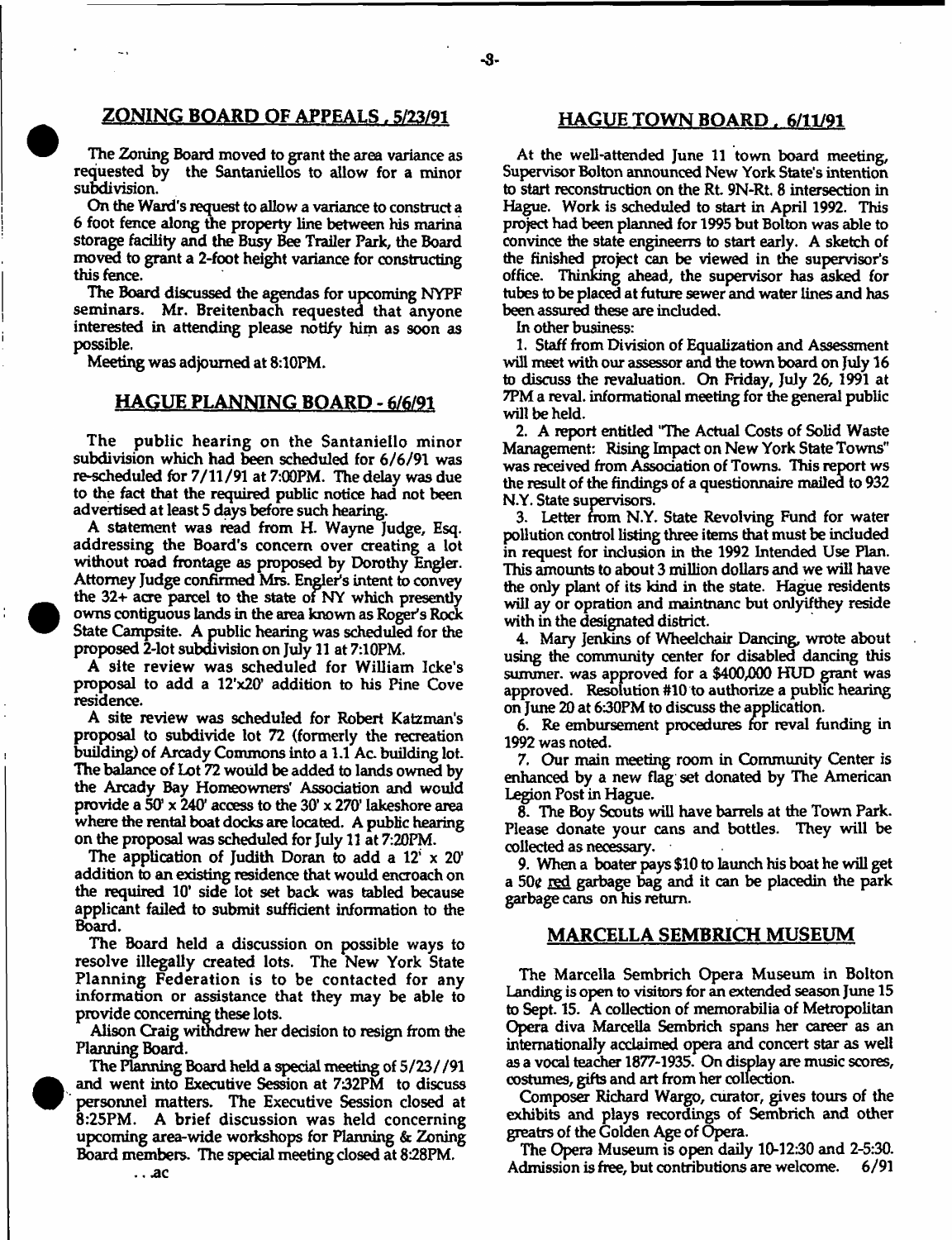John Breitenbach, Jr., Recycling Coordinator

As of June 15,1991, the Town will be able to accept #1 PET plastic (clear plastic soda bottles, peanut butter jars, etc.) and colored #2 High Density Polyethylene (PDPE), in addition to the "natural" HDPE (milk jug plastic) that we are now accepting. The only exception is that no "HDPE AUTOMOTIVE OIL BOTTLES will be accepted. The residual oil presents special problems in recycling so we need to avoid them until further notice.

Please check the recycling stamp on the bottom of plastic containers to identify HDPE and PET plastics. If you are not sure, check with the attendants at the landfill.

It is very important to thoroughly clean all recyclable containers and make sure they are dry. Contaminated loads will be rejected at market and returned at Town expense. This will force us to reject unacceptable recyclables locally. Also, only black and white newsparint is accedptable for recycling. All colored inserts and flyers are contaminants and will be rejected. A cooperative effort by all will make a successful recycling program and reduce solid waste costs for everyone. For further information, contact John Breitenbach at the Community Center, 543-6161.

# **DEC WILL DECIDE ON SONAR USE**

The state Department of Environmental Conservation is expected to make a final decision this week on the registration of a herbicide that could be used to rid Lake George of milfoil.

DowElanco, an Indianapolis-based manufacturer of herbicides and insecticides has tried for four years to have the herbicide , fluridone, known commercially as Sonar, registered by the DEC's Bureau of Pesticides. DowElanco and DEC officials met May 21 to discuss the possibility of registering Sonar in New York state. New York is one of only two states that does not approve Sonar.\$275,000 has been spent on milfoil control on Lake George, including hand harvesting and mechanically harvesting. The director of ,LGA says we should continue with the mechanical pulling of the weed. She said a variety of mechanical techniques and Sonar must be used to treat the milfoil problem.

# **LAKE GEORGE PARK COMMISSION**

The Lake George Park Commission's Project Review Committee will meet Monday, June 17, 1:00PM at the Lake George Town Center, Old Post Road, Lake George.

The Commission's Law Enforcement Committee will meet Wednesday, June 19, 4:30PM at Canoe Island Lodge, Diamond Point. The Committee will conduct the majority of its business at this meeting in Executive Session. Public wishing to attend the regular session should contct the Commission office for an estimated schedule.

The Commission will conduct a regular meeting on Thursday, June 20, 1:00PM at the Lake George Town Center.

These meetings are open to the public.

# **RECYCLING EXPANDS IN HAGUE TICONDEROGA HERITAGE MUSEUM**

In colonial times it typically took two men with a pit saw one day to cut 12 boards by hand. In the late 1750s the French used a water-powered sawmill on the LaChute River near Ticonderoga, NY to up their production to 60 boards a day to build a fort to hold back the British. Today in New York State about 500 sawmills produce more than 13 million board feet of lumber daily.

The growth and current importance of the many forest products industries will be explored in "Forest Bounty and Water Power", a new exhibit that will open June 29th at the Ticondoerga Heritage Museum, located on the banks of the same LaChute River that powered that French sawmill.

While the French were ultimately forced to withdraw from the area and had to destroy their sawmill so it wouldnot fall into British hands, over the next 200 years the LaChute River served as the site for numerous sawmills fed by the enormous North Country forests.

Even today, after centuries of logging, New York has the most forestland of the 20 northeastern states: forests coyer 183 million acres, or about 62 percent of the state.

The thousands of people employed in the state's forest related industries produce a staggering variety of products that touch every aspect of the average American's daily life, from houses to paper, from bowling pins to baseball bats. Indeed, forest-related products are sntha mos people have come to take them for granted.

The highlight of the "Forest Bounty" exhibit will be large array of items made from wood or wood products thwill demonstrate just how common - and important forest products are in our lives.

. The "Water Power" companion exhibit will show how the LaChute River's falling waters were, harnessed to power an amazing variety of mills in Ticonderoga: saw, grist, wool, graphite, pulp and paper from colonial times to the early 1970's, making Ticonderoga a regional industrial center for over 200 years. The present day use of the LChute to generate elecricity will also be featured.

The Museum, located next to Bicentennial Park in the historic 1888 building will be open daily from 10:00AM to 4:00PM beginning June 29 throughout the summer. For information call 585-6366.

#### **CAMPING IS FUN**

4-H camping is a great experience, especially at 4-H Camp Sacandaga which is located in the heart of the Adirondacks in Speculator, NY.

Camping season starts on June 30 and goes through August 16 for boys and girls from 8 to 19 years of age. YOU DO NOT HAVE TO BE ENROLLED AS A 4-H MEMBER TO ATTEND. The broad and varied camp program includes: swimming, sailing, canoeing, environmental education, wilderness camping, a horse program, and the Creative Renewable Arts Program which this year will feature great ideas for crafts from recycled materials.

For information write to Cornell Cooperative Extension Office, HCR02, Box 23B, Warrensburg, NY 12885. Telephone 623-3291 or 668-4881. . 6/91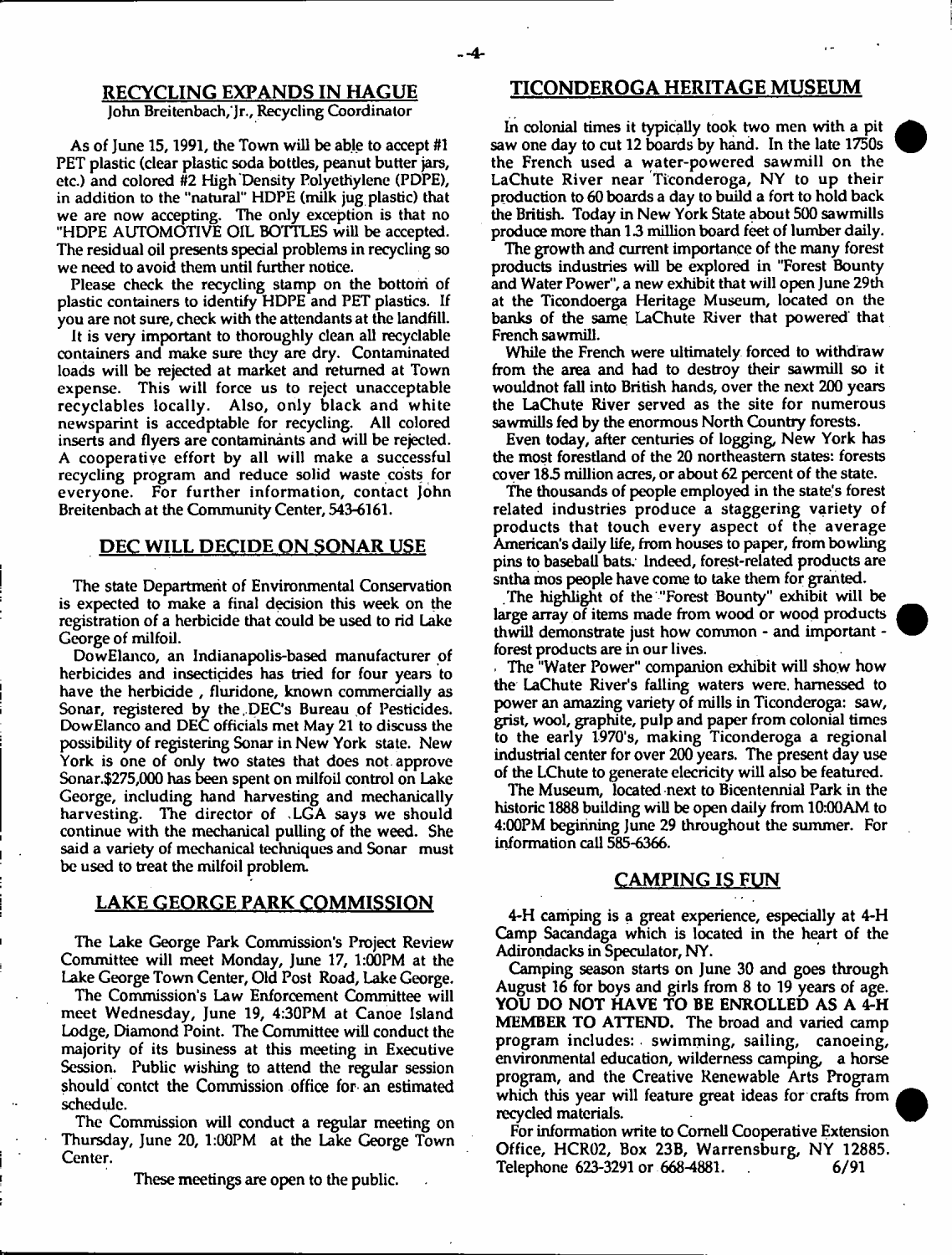#### **NATURE NEWS** Laura Meade

During the spring months, 81 species of birds were positively identified, with a few sightings not definitely known. A few hawks, warblers and one unusual duck were difficult to identify and therefore were listed as "mysteries".

Nests of eastern bluebirds, purple finches, grackles, mallards, chipping sparrows, bam swallows, bank swallows, cliff swallows, tree swallows, purple martins, least flycatchers, robins, phoebes, homed grebes, and bobolinks have been seen in the Town of Hague. Some unusual migrants this year were a Canada warbler, a Tennessee warbler, pied-billed grebes and ring-necked ducks. Quite a few Canada geese have been observed flying north during the first week of June, which seems VERY late for their migration. A pair of common loons are at Jabe Pond, but they should NOT be disturbed dumg thei r June nesting season.

A new-born fawn (alone and asleep) was seen up the hill behind Trout House Village on June 6. Probably the mother was nearby. A good rule to follow when discovering young chicks or newborn animals is "If you care - leave them there". More often than not a parent will provide essential care and it is possible for humans to interfere with nature's plans.

# **NEW LAKE LEVEL CONTROLS**

Since Consolidated Hydro Inc. began managing the . lake level to produce power, lake users have noted that great fluctuations in the lake level have become more frequent and that the resulting problems have been more severe. Last spring and summer the level surpassed the maximum allowable limit for long stretches on several occasions. At other times, some people had difficulty getting their boats away from their docks because the level had been drawn down so far that their boats were literally stuck in the mud.

The new lake level guidelines provide for certain discharge rates to the LaChute River that are dependent upon defined lake levels as measured on the Rogers Rock gauge. Based on years of data, the guidelines are prim arily intended to address recreational and environmental needs, while also allowing the lake to be used for power production.

A nother welcome improvement is that DEC'S supervisory and enforcement powers are now more clearly defined. If the lake gets too high, DEC can force Consolidated Hydro to close the gates in order to sustain the lake level.

Furtherm ore, Consolidated Hydro has already indicated a willingness to be cooperative when it temporarily restricted its operations in late April to allow the lake level to rise to target levels for the start of the recreational season in May.

Laske users are asked to remember that the lake is a relatively natural system and that fluctuations of several inches will continue. The guidelines are based upon years of data and normal weather patterns. Even though

**•**

the lake level can be regulated to some degree by humans, unpredictable and uncontrollable weather events can disrupt the best laid plans.

In a year like this, with an early spring, the lake level may not be as high as early as everyone would like to start the boating season. In an historically wet season, the lake level may be higher than everyone would prefer. And so on.

Give the new guidelines a chance. Remember, different people have different needs and the guidelines are an attempt to do the best for the majority. Keep the LGA and the DEC informed of your assessment of this year's management.

> There will be a memorial service for Wallace H. Allison at The Grace Memorial Chapel on Sabbath Day Point on June 30 at 4PM. Reception immediately following the service on the Allison's lawn. Mr. Allison died on December 19,1990.

# **BLACK WATCH MEMORIAL LIBRARY** Jill Kurtz

The Black Watch Memorial Library is set to celebrate its 90th birthday during Ticonderoga Library Week, July 14-20. Several events have been planned around the theme "90 Years and Going Strong." The majority of the activities will also serve as fund raisers for a planned expansion of the library. 'To best serve the community we need more space", explained Librarian Sue Deobold. The town of Ticonderoga has set the stage for expansion by purchasing the small building behind the Black Watch Library. Volunteers are now working on a cost effective wayot the structureino usuable librr space, mong the activities planned for Library Week are:

• A poker and bridge card party on Thursday, July 18.

• A giant book sale at the library on Friday and Saturday, July 19 and 20.

• A 50/50 raffle with the winner chosen on Saturday July 20 at the library.

• T-shirts for sale through local merchants featuring the "90 Years and Going Strong" theme.

• A presentation to the library of a specially inscribed copy of Ronald Reagan's autobiography in dedication to the Ti Mill employees who made the paper for its pages.

The community is invited to participate in all these events. Library supporters are also encouraged to join the Friends of the Black Watch Library. Membership fees begin at \$5.00 per year.

# **HANCOCK HOUSE GALLERY**

The Hancock House Gallery is now showing an exhibit of the paintings of Galen Bigelow These are oil paintingsand will be on exhibit until June 29.

On July 4 Roberta Whitely will have her oil paintings of Lake George Boat Houses on exhibit, until July 25. The public is cordially invited to visit the Hancock House and its gallery. Paintings in both exhibits will also be for sale. 6/91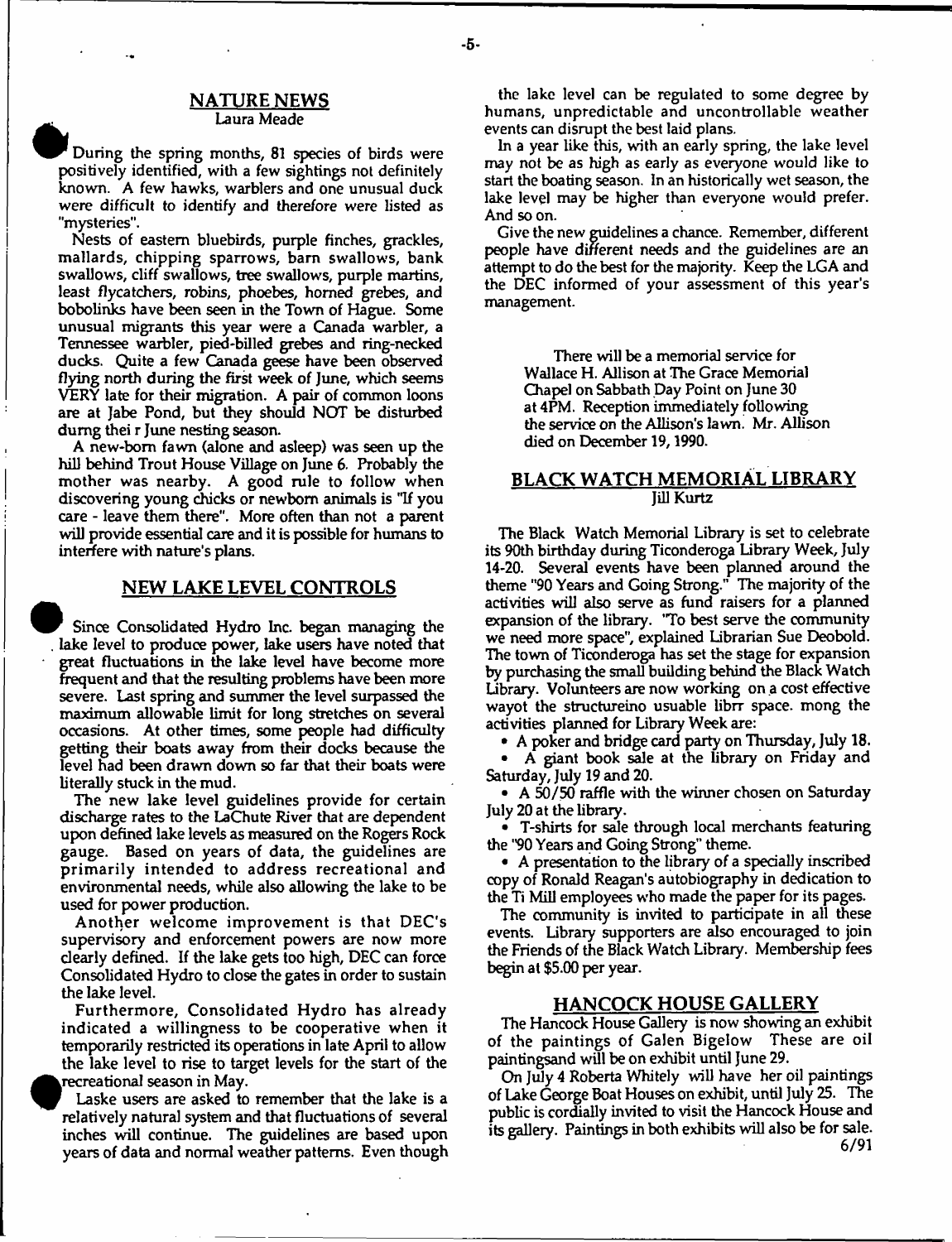# **HAGUE VOLUNTEER FIRE DEFT.**

The Hague Fire Dept, and Emergency Squad are pleased to report that we raised \$865.00 at our spaghetti dinner. We'd like to thank those people who attended the dinner and please know we appreciate the support. A special thank you and note of gratitude is extended to Dottie Henry, Ethel Andrus, Bertha Dunsmore, Julie Leroi, Kevin Leroi, Norma Megow, Marian Shoemaker, Paul Smith and Rick Myers, all of whom volunteered their time and energy to make this dinner a success. They have been singled out because they are not active members of our company but still they were willing to work very hard and made the success of the dinner possible.

At this time it is with regret that we announce the resignation of Marilyn Priore as our Food Chairperson. Marilyn has held this position for three years and has done an outstanding job at organizing and producing our various breakfasts, lunches and dinners. Not only has she been responsible for our various fundraisers but Marilyn also provides repasts for our fire and ambulance crews. It has always been a most welcome sight when Marilyn and her co-chairperson Joyce Monroe show up with hot coffee or cold sodas during long calls, not to mention sandwiches and smiles that always appear at the right time.

In the hardest of times with minimal help, Marilyn has managed to make our fund raisers successful and provided for our members on calls. The weather, the time of day or night, the lack of assistance have all been setbacks she and her committed few have had to face, but they've never given up. Unfortunately, it is the minimal help and the constant headaches it creates that have played an integral part in her decision to resign.

The fire company shall have great difficulty showing our gratitude and will sorely miss Marilyn's hard work and expertise.

The Hague Firemen's Annual Steak Roast will be held at the Hague Town Beach Saturday, June 15 at 5PM. Also, the Hague Firemen's Breakfast will be.held Saturday, June 15 at 6AM and Sunday, June 16 at 4AM at the Hague Community Center. With these activities in mind, I would like to challenge our townspeople to give of their valuable time and lend a hand in the weekend's activities. It takes a lot of people to be able to make a breakfast or dinner successful. Help is needed with setting up, cooking, serving, doing dishes, cleaning up and breaking down both mornings, and Saturday afternoon. Even if you can spare no more than an hour you'll find something that needs to be done. We'll keep you busy.

This challenge is not for this weekend alone, neither is it meant for the fire company alone. If you'll take just a moment to stop and think - who do you see doing the work for the fire company, the Hague Fish and Game Club, the Hague Winter Carnival, the Beste Scholarship fund raisers? The same familiar people, the same familiar names. The people of this town need to work together for the good of the community. These same people, working so hard to give our town life, self worth, enjoyment, will eventually become frustrated and burnt out if they aren't

already, and join the onlookers that already exist. Then what? Who will work the committees for the Winter Carnival or the Beste Fund ? Will there be another Steak Roast or Ham Dinner? Will you miss the Fish and Game Qub's Steak and Lobster Roast? Where will the coffee, donuts, soup and sandwiches come from on election day?

We all have our own lives to live; we have jobs and families; we set our priorities. Our lives, jobs, families, priorities all come together to make up this community in which we live. Be part of your town, have pride in your community. Work together for the betterment and enjoyment of your home town. Take the first step this weekend; call Marilyn Priore, Dan Belden or any fire company member and offer a helping hand.

Let's not give up the faith, but stand by your community so we can stand by you.

# TUNE IS FOR WEDDINGS

*because a circle is endless, a wedding ring is the symbol* of undying love. The third finger left hand was chosen long *ago, when it was thought to Be connected directly to the heart By the vena amoris,* \* *the vein o f love.*

*When bride and groom share a piece of wedding cake, they 'Break. Bread in kinship..' The Bride's knife signifies the new* wife's readiness to be keeper of her own household.

*The bride's garter is a good luck, tradition begun in days of chivalry by the nights of the Order of the Garter. 'Tate is sealed for the Bachelor gay, when the Bride's garter is tossed his way \* The Bride's Bouquet has the same history.*

*Jrom earliest times, newlyweds have Been showered with the rice of abundance, while the bride's father threw her shoe* after the groom, as a token of his surrender of his daughter.

## ODE TO THE HAGUE CHRONICLE

Cast me on a desert island, Leave me on a lonely reef; Though my life be vile and horrid, I will not display my grief. I'll not, beneath life's heavy load, Be shattered, bowed and bent, tf the Chronicle of Hague Is regularly sent.

Not for me the verse of Milton, Bible reading soon would irk: Happiness could ne'er be built on Daily bits of Shakespeare's work. That journal of the news of Hague I'U take o'er poems and plays; Ah, what cake with which to feed Your hungry mind thru empty days! ... Harry deBuy, 1984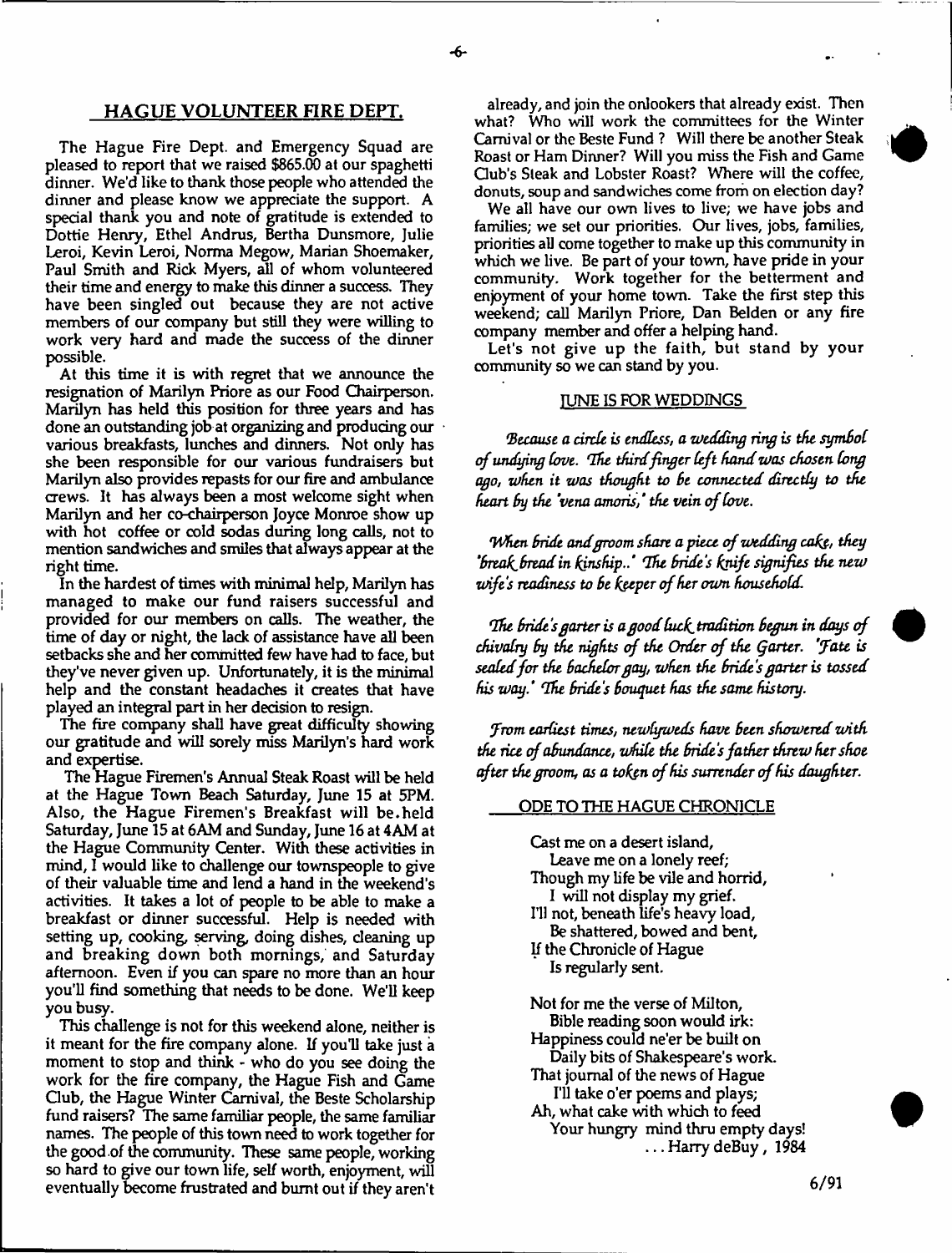# **SOUNDINGS**

BORN - A daughter, Amber Lynn, to Barbara and Randy Perkins, Hague, on March 3, 1991 at Moses Ludington Hospital. Grandparents are Allen and Anne Perkins, Hague and Floyd and Alberta Scott, Ticonderoga.

MARRIED - Amanda Ann Leonard, daughter of Mrs. Richard M. Leonard, Scotia and Hague, NY. to Mr. Thomas John Vickersen, Jr., son of Mr. & Mrs. Thomas J. Vickersen of Schenectady, NY on June 15,1991 in Scotia. *%*

RUDY MEOLA, son of Rudy Meola, Hague and Sharon Lamb, Glens Falls, graduated from Albany Law School on June 1. He is now associated with Richard J. Miller Assoc. PC in Albany, NY.

HANK FEIBUSCH, son of Mr. & Mrs. Richard Feibusch, Lake Shore Terrace, Hague, has graduated from R.I.T. with a degree in Civil Engineering Technology.

JOHN T. HENRY, son of Mr. & Mrs. John R. Henry, Fajardo, PR was named valedictorian of his eighth grade class at Fajardo Academy.

DAVID MARTUCQ, Hague was admitted into the Institute of Assessing Officers at a meeting of the board of trustees of the NYS Assessors Association on April 25. The LAO designation also qualifies the recipient as a state<br>retified assesssor professional (SCAP). Mr. Martucci rertified assesssor professional (SCAP). vas an elected assessor for the town of Hague for seven years.

**•**

Ticonderoga High School Senior LISA COBB was among the senior students at THS who were awarded a certificate and pin for being a Presidential Academic Scholar. The awards go to seniors who meet G.P.A., SAT and ACT, and of course load requirements set by the federal government.

# HIGH SCHOOL HONOR ROLL

The following students from Hague have been listed on the fifth marking period honor roll at Ticonderoga High School:

High Honors: TREVA BRAISTED, ANTHONY DeFRANCO, ELIZABETH DeFRANCO, CAROLYN DYKSTRA, MICHELLE WATERS, VICKIE WATERS

Second Honors: LISA COBB, RICHARD COBB, ALISON La COURSE, JENNI OWENS, LEA PORTER, KELLY YAW

CONGRTATULATIONS TO ALL OF YOU1!

# MIDDLE SCHOOL

Th<br>nird<br>El<br>MAI The following students from Hague are named to the ird quarter achievement roll at Ti Middle School: ELIZABETH BRUNET, JESSICA FRASIER, JESSICA MARS. CONGRATULATIONS!!

BETH BRUNET, an eighth grader in Ti Middle School has had her artwork selected for the Adirondack Center M useum 's "Best of '91 Student Art Show" in Elizabethtown, NY. This is a juried show of students in the Essex County area with prizes and awards given in a variety of categories. She is one of five students from Ti school whose works were accepted. They all entered 3 dimensional works, both figurative sculptures and architectural designs. CONGRATULATIONS!

# DOTTIE HENRY HONORED

#### THE DATE: May 16,1991

- 7-

THE PLACE: Tne Inn (on the National Register of Historic Sites) at The Silver Bay Association.

THE OCCASION: The Warren/Hamilton Counties' Senior Luncheon.

It was a beautiful spring day in a beautiful setting when over three hundred Senor Ciizes gathered for luncheon and for honoring the Senior Citizens from their respective counties. Hamilton County's Senior Citizens were Irene and Edward Gray of Wells. Warren County's Senior of the Year was Marguerite Reilly from North Creek. Our very own Dorothy Henry ("Dottie" - yes, the publisher of the paper you are now reading!) was the recipient of a special award created this year to honor the citizen for special service to his/her community. The supervisors from Wells, North Creek and Hague presented their respective honorees with their certificates of award. Supervisor Richard Bolton, Hague, Chairman of the Warren County Board of Supervisors was also the guest speaker for the occasion.

Dottie Henry has been volunteering for years, beginning with her stint in the Army in World War U. Wherever she has lived she has given time and talent to her community, but her adopted town (Hague) has certainly been blessed with her generous spirit. When her children were young she founded the Hague Girl Scouts and the Hague Public Library and she was, for ten years a volunteer in the Physical Therapy Department of the Moses Ludington Hospital. She is past president of both The Carillon Carden Club and The Ticonderoga Festival Guild. She has been a deacon in the Hague Baptist Church and is the person who arranges and prints the church bulletin each week, as well as being responsible for the flowers that decorate the church each Sunday. She is a supportive member of the Hague Volunteer Fire Department, a member of the American Legion and of the Champlain Valley Chorale. But her greatest achievement, the one of which she is the proudest, and the one largely responsible for her award is being the publisher (and often reporter, editor, "go-fer" and general factotum - a veritable feminine Figaro) of THE HAGUE CHRONICLE, this monthly newspaper of "All That Fits We Print" items of concern and interest to both the year-round and seasonal residents of Hague.

This year the Warren County Office For the Aging also gave certificates of appreciation to the officers of the Warren County Council of Senior Citizens. Eleanor Jenks, North Creek, Jean Martzinek, Glens Falls and Ethel Andrus, Silver Bay were presented with these ceritifcates.

Jim Baker from the Warren/Hamilton Office for the Aging was master of ceremonies for the occasion.

In addition to her recognition award, Mrs. Henry was presented with a handsome bouquet by Mrs. Eleanor Jenks, President of the Warren County Senior Citizens Council. The Council presented these bouquets to each lady honoree. Frances Clifotn, representing The Carillon Garden Club, gave Dottie a basket floral arrangement.

All in all, it was Dottie's Day and a great day for Hague..

t

.. .ewa